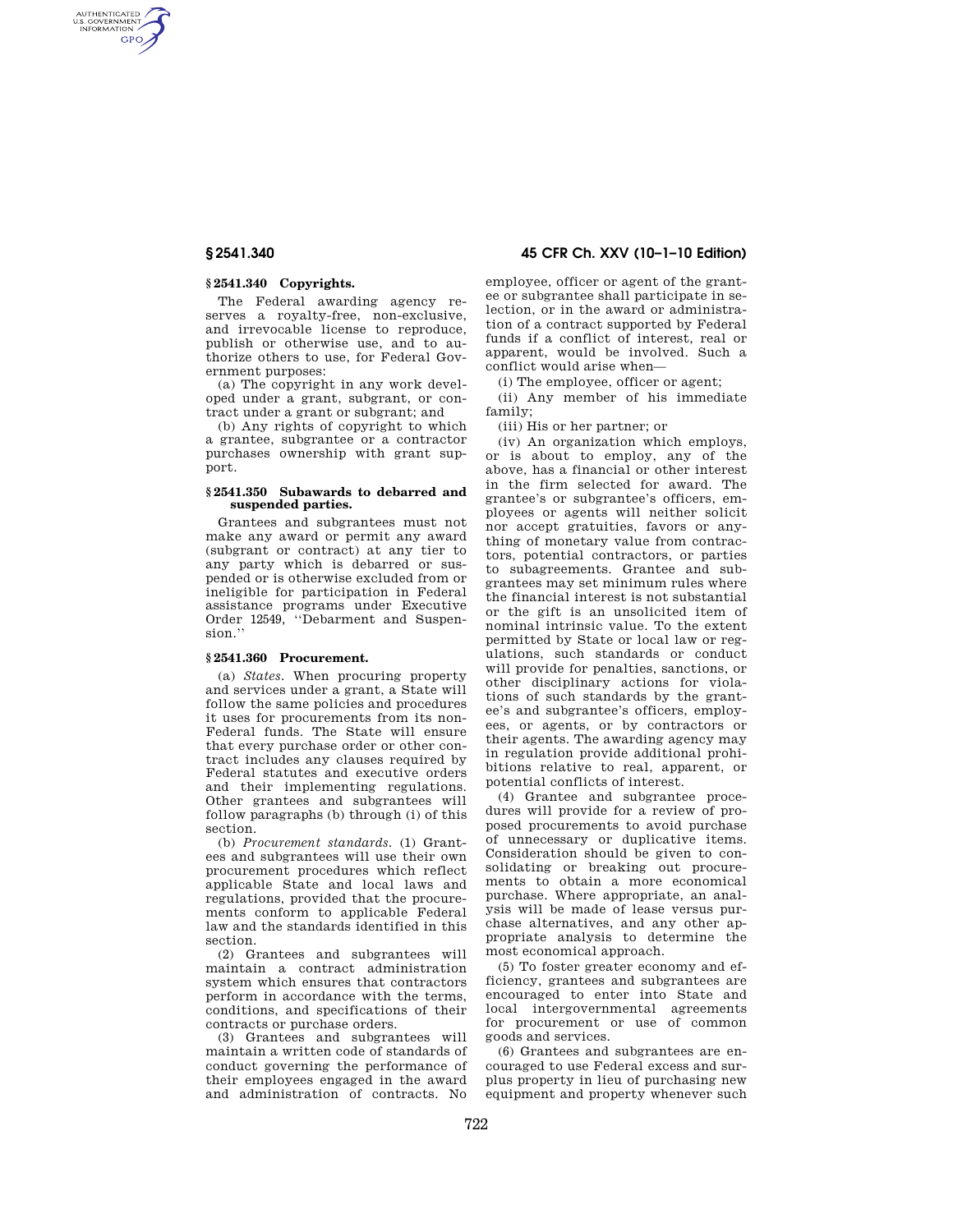## **Corporation for National and Community Service § 2541.360**

use is feasible and reduces project costs.

(7) Grantees and subgrantees are encouraged to use value engineering clauses in contracts for construction projects of sufficient size to offer reasonable opportunities for cost reductions. Value engineering is a systematic and creative analysis of each contract item or task to ensure that its essential function is provided at the overall lower cost.

(8) Grantees and subgrantees will make awards only to responsible contractors possessing the ability to perform successfully under the terms and conditions of a proposed procurement. Consideration will be given to such matters as contractor integrity, compliance with public policy, record of past performance, and financial and technical resources.

(9) Grantees and subgrantees will maintain records sufficient to detail the significant history of a procurement. These records will include, but are not necessarily limited to the following: Rationale for the method of procurement, selection of contract type, contractor selection or rejection, and the basis for the contract price.

(10) Grantees and subgrantees will use time and material type contracts only—

(i) After a determination that no other contract is suitable; and

(ii) If the contract includes a ceiling price that the contractor exceeds at its own risk.

(11) Grantees and subgrantees alone will be responsible, in accordance with good administrative practice and sound business judgment, for the settlement of all contractual and administrative issues arising out of procurements. These issues include, but are not limited to source evaluation, protests, disputes, and claims. These standards do not relieve the grantee or subgrantee of any contractual responsibilities under its contracts. Federal agencies will not substitute their judgment for that of the grantee or subgrantee unless the matter is primarily a Federal concern. Violations of law will be referred to the local, State, or Federal authority having proper jurisdiction.

(12) Grantees and subgrantees will have protest procedures to handle and resolve disputes relating to their procurements and shall in all instances disclose information regarding the protest to the awarding agency. A protester must exhaust all administrative remedies with the grantee and subgrantee before pursuing a protest with the Federal agency. Reviews of protests by the Federal agency will be limited to:

(i) Violations of Federal law or regulations and the standards of this section (violations of State or local law will be under the jurisdiction of State or local authorities); and

(ii) Violations of the grantee's or subgrantee's protest procedures for failure to review a complaint or protest. Protests received by the Federal agency other than those specified in this para $graph (b)(12)(ii) will be referred to the$ grantee or subgrantee.

(c) *Competition.* (1) All procurement transactions will be conducted in a manner providing full and open competition consistent with the standards of this section. Some of the situations considered to be restrictive of competition include but are not limited to:

(i) Placing unreasonable requirements on firms in order for them to qualify to do business;

(ii) Requiring unnecessary experience and excessive bonding;

(iii) Noncompetitive pricing practices between firms or between affiliated companies;

(iv) Noncompetitive awards to consultants that are on retainer contracts;

(v) Organizational conflicts of interest;

(vi) Specifying only a ''brand name'' product instead of allowing ''an equal'' product to be offered and describing the performance of other relevant requirements of the procurement; and

(vii) Any arbitrary action in the procurement process.

(2) Grantees and subgrantees will conduct procurements in a manner that prohibits the use of statutory or administratively imposed in-State or local geographical preferences in the evaluation of bids or proposals, except in those cases where applicable Federal statutes expressly mandate or encourage geographic preference. Nothing in this section preempts State licensing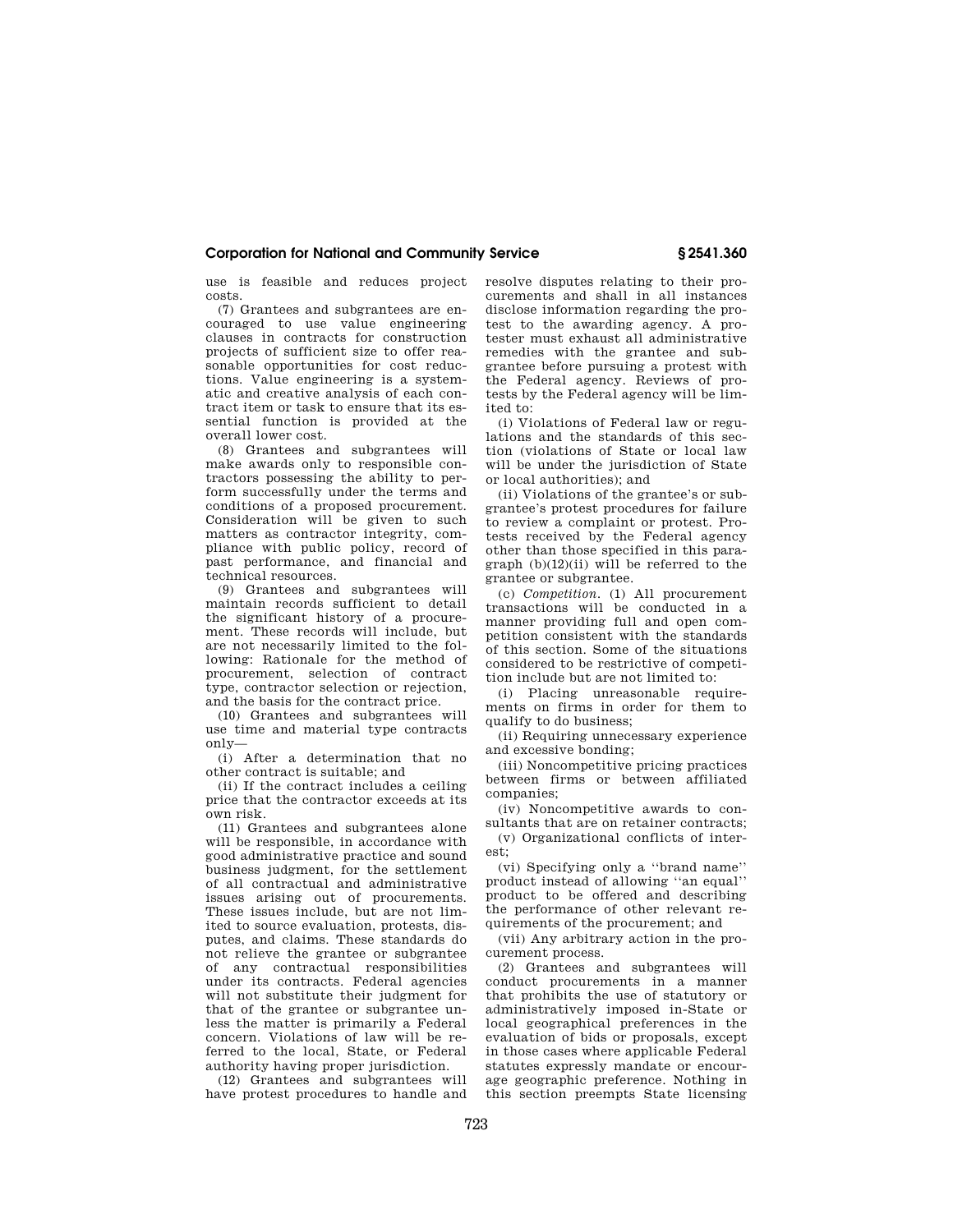laws. When contracting for architectural and engineering (A/E) services, geographic location may be a selection criteria provided its application leaves an appropriate number of qualified firms, given the nature and size of the project, to compete for the contract.

(3) Grantees will have written selection procedures for procurement transactions. These procedures will ensure that all solicitations:

(i) Incorporate a clear and accurate description of the technical requirements for the material, product, or service to be procured. Such description shall not, in competitive procurements, contain features which unduly restrict competition. The description may include a statement of the qualitative nature of the material, product or service to be procured, and when necessary, shall set forth those minimum essential characteristics and standards to which it must conform if it is to satisfy its intended use. Detailed product specifications should be avoided if at all possible. When it is impractical or uneconomical to make a clear and accurate description of the technical requirements, a ''brand name or equal'' description may be used as a means to define the performance or other salient requirements of a procurement. The specific features of the named brand which must be met by offerors shall be clearly stated; and

(ii) Identify all requirements which the offerors must fulfill and all other factors to be used in evaluating bids or proposals.

(4) Grantees and subgrantees will ensure that all prequalified lists of persons, firms, or products which are used in acquiring goods and services are current and include enough qualified sources to ensure maximum open and free competition. Also, grantees and subgrantees will not preclude potential bidders from qualifying during the solicitation period.

(d) *Methods of procurement to be followed*—(1) *Procurement by small purchase procedures.* Small purchase procedures are those relatively simple and informal procurement methods for securing services, supplies, or other property that do not cost more than the simplified acquisition threshold fixed at 41 U.S.C. 403(11) (currently set at \$100,000).

**§ 2541.360 45 CFR Ch. XXV (10–1–10 Edition)** 

If small purchase procedures are used, price or rate quotations shall be obtained from an adequate number of qualified sources.

(2) Procurement by *sealed bids* (formal advertising). Bids are publicly solicited and a firm-fixed-price contract (lump sum or unit price) is awarded to the responsible bidder whose bid, conforming with all the material terms and conditions of the invitation for bids, is the lowest in price. The sealed bid method is the preferred method for procuring construction, if the conditions in §2541.36(d)(2)(i) apply.

(i) In order for sealed bidding to be feasible, the following conditions should be present:

(A) A complete, adequate, and realistic specification or purchase description is available;

(B) Two or more responsible bidders are willing and able to compete effectively and for the business; and

(C) The procurement lends itself to a firm fixed price contract and the selection of the successful bidder can be made principally on the basis of price.

(ii) If sealed bids are used, the following requirements apply:

(A) The invitation for bids will be publicly advertised and bids shall be solicited from an adequate number of known suppliers, providing them sufficient time prior to the date set for opening the bids;

(B) The invitation for bids, which will include any specifications and pertinent attachments, shall define the items or services in order for the bidder to properly respond;

(C) All bids will be publicly opened at the time and place prescribed in the invitation for bids;

(D) A firm fixed-price contract award will be made in writing to the lowest responsive and responsible bidder. Where specified in bidding documents, factors such as discounts, transportation cost, and life cycle costs shall be considered in determining which bid is lowest. Payment discounts will only be used to determine the low bid when prior experience indicates that such discounts are usually taken advantage of; and

(E) Any or all bids may be rejected if there is a sound documented reason.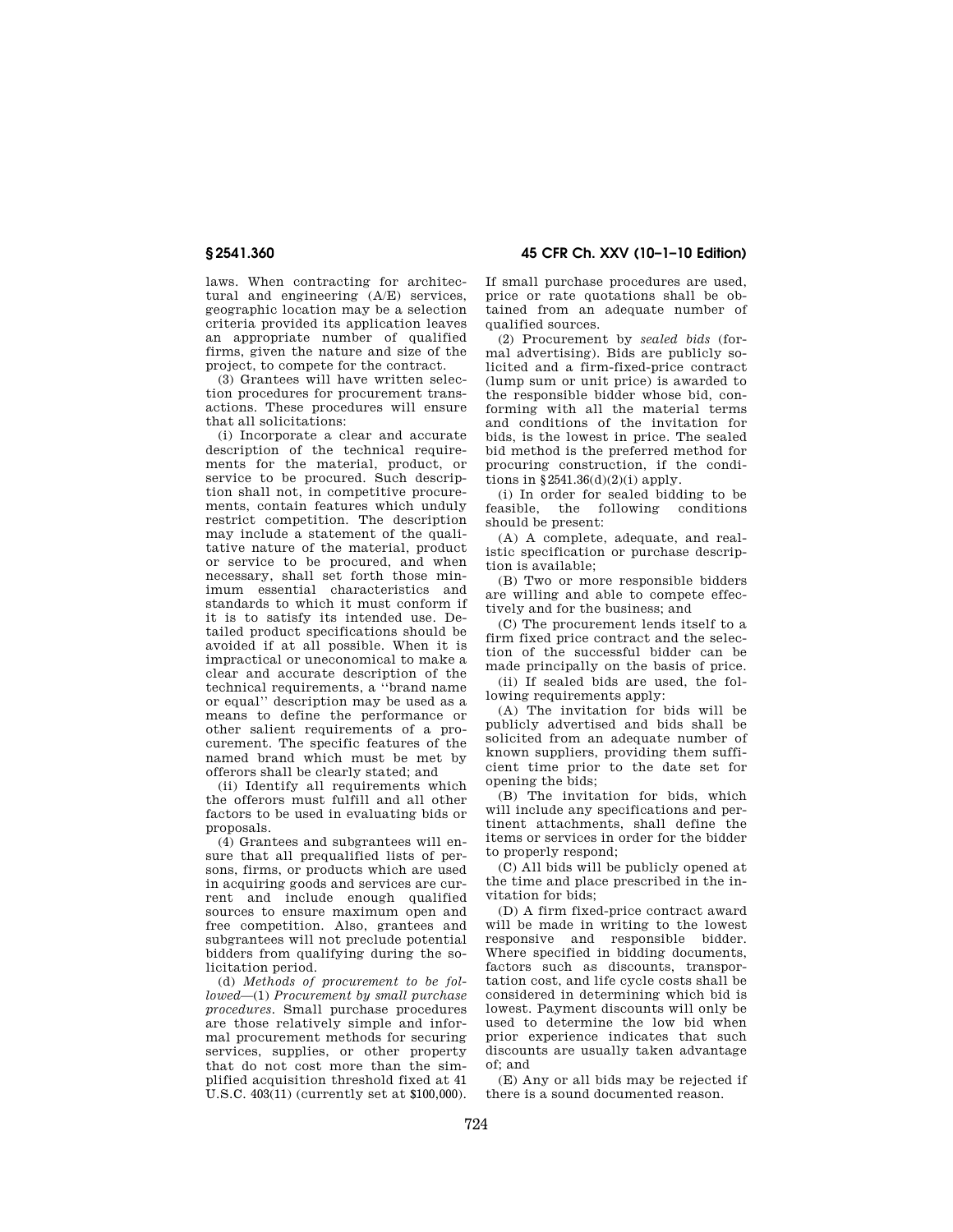## **Corporation for National and Community Service § 2541.360**

(3) Procurement by *competitive proposals.* The technique of competitive proposals is normally conducted with more than one source submitting an offer, and either a fixed-price or costreimbursement type contract is awarded. It is generally used when conditions are not appropriate for the use of sealed bids. If this method is used, the following requirements apply:

(i) Requests for proposals will be publicized and identify all evaluation factors and their relative importance. Any response to publicized requests for proposals shall be honored to the maximum extent practical;

(ii) Proposals will be solicited from an adequate number of qualified sources;

(iii) Grantees and subgrantees will have a method for conducting technical evaluations of the proposals received and for selecting awardees;

(iv) Awards will be made to the responsible firm whose proposal is most advantageous to the program, with price and other factors considered; and

(v) Grantees and subgrantees may use competitive proposal procedures for qualifications-based procurement of architectural/engineering (A/E) professional services whereby competitors' qualifications are evaluated and the most qualified competitor is selected, subject to negotiation of fair and reasonable compensation. The method, where price is not used as a selection factor, can only be used in procurement of A/E professional services. It cannot be used to purchase other types of services though A/E firms are a potential source to perform the proposed effort.

(4) Procurement by *noncompetitive proposals* is procurement through solicitation of a proposal from only one source, or after solicitation of a number of sources, competition is determined inadequate.

(i) Procurement by noncompetitive proposals may be used only when the award of a contract is infeasible under small purchase procedures, sealed bids or competitive proposals and one of the following circumstances applies:

(A) The item is available only from a single source;

(B) The public exigency or emergency for the requirement will not permit a delay resulting from competitive solicitation;

(C) The awarding agency authorizes noncompetitive proposals; or

(D) After solicitation of a number of sources, competition is determined inadequate.

(ii) Cost analysis, i.e., verifying the proposed cost data, the projections of the data, and the evaluation of the specific elements of costs and profits, is required.

(iii) Grantees and subgrantees may be required to submit the proposed procurement to the awarding agency for pre-award review in accordance with paragraph (g) of this section.

(e) *Contracting with small and minority firms, women's business enterprise and labor surplus area firms.* (1) The grantee and subgrantee will take all necessary affirmative steps to assure that minority firms, women's business enterprises, and labor surplus area firms are used when possible.

(2) Affirmative steps shall include:

(i) Placing qualified small and minority businesses and women's business enterprises on solicitation lists;

(ii) Assuring that small and minority businesses, and women's business enterprises are solicited whenever they are potential sources;

(iii) Dividing total requirements, when economically feasible, into smaller tasks or quantities to permit maximum participation by small and minority business, and women's business enterprises;

(iv) Establishing delivery schedules, where the requirement permits, which encourage participation by small and minority business, and women's business enterprises;

(v) Using the services and assistance of the Small Business Administration, and the Minority Business Development Agency of the Department of Commerce; and

(vi) Requiring the prime contractor, if subcontracts are to be let, to take the affirmative steps listed in paragraphs (e)(2) (i) through (v) of this section.

(f) *Contract cost and price.* (1) Grantees and subgrantees must perform a cost or price analysis in connection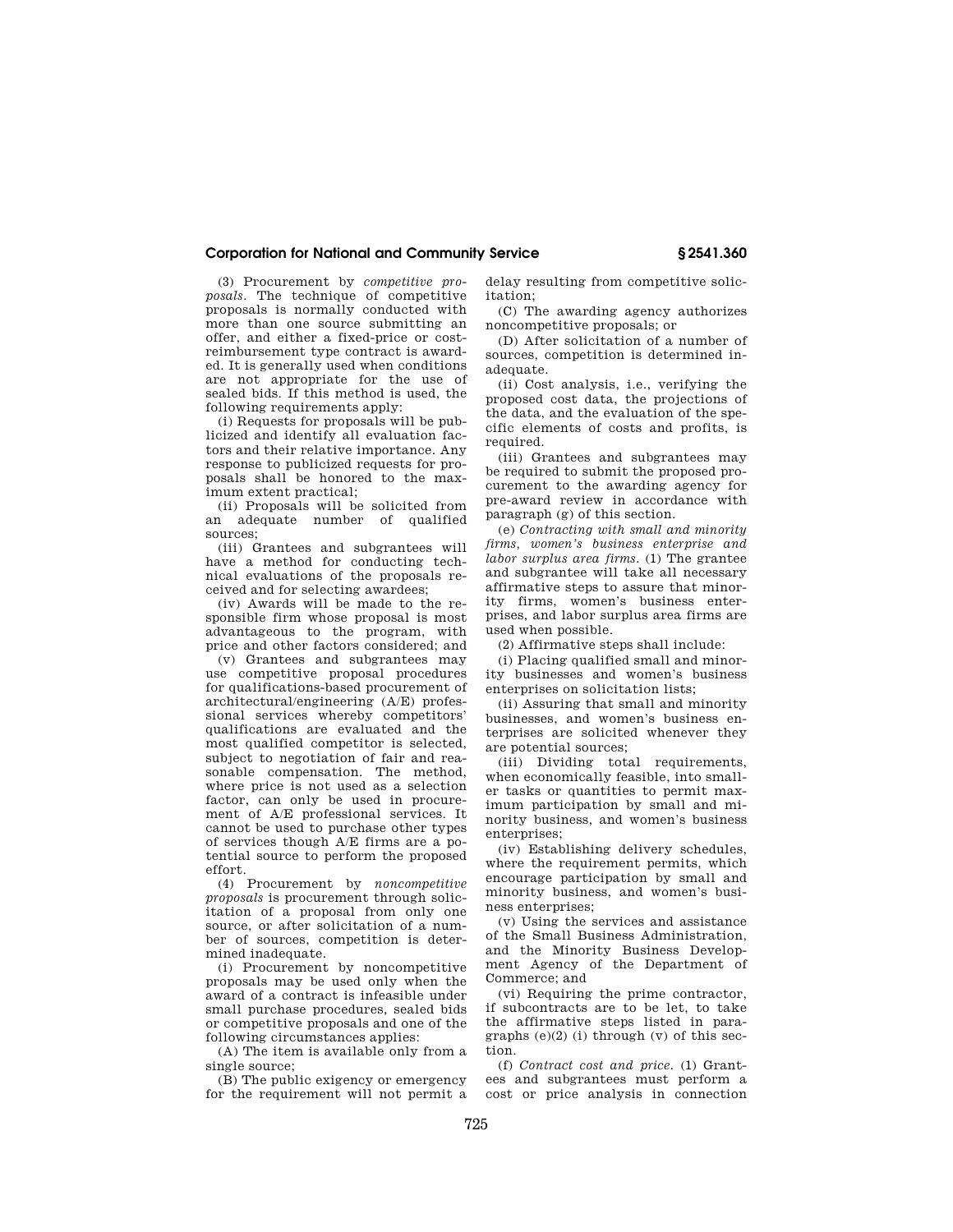with every procurement action including contract modifications. The method and degree of analysis is dependent on the facts surrounding the particular procurement situation, but as a starting point, grantees must make independent estimates before receiving bids or proposals. A cost analysis must be performed when the offeror is required to submit the elements of his estimated cost, e.g., under professional, consulting, and architectural engineering services contracts. A cost analysis will be necessary when adequate price competition is lacking, and for sole source procurements, including contract modifications or change orders, unless price reasonableness can be established on the basis of a catalog or market price of a commercial product sold in substantial quantities to the general public or based on prices set by law or regulation. A price analysis will be used in all other instances to determine the reasonableness of the proposed contract price.

(2) Grantees and subgrantees will negotiate profit as a separate element of the price for each contract in which there is no price competition and in all cases where cost analysis is performed. To establish a fair and reasonable profit, consideration will be given to the complexity of the work to be performed, the risk borne by the contractor, the contractor's investment, the amount of subcontracting, the quality of its record of past performance, and industry profit rates in the surrounding geographical area for similar work.

(3) Costs or prices based on estimated costs for contracts under grants will be allowable only to the extent that costs incurred or cost estimates included in negotiated prices are consistent with Federal cost principles (see §2541.220). Grantees may reference their own cost principles that comply with the applicable Federal cost principles.

(4) The cost plus a percentage of cost and percentage of construction cost methods of contracting shall not be used.

(g) *Awarding agency review.* (1) Grantees and subgrantees must make available, upon request of the awarding agency, technical specifications on proposed procurements where the award-

# **§ 2541.360 45 CFR Ch. XXV (10–1–10 Edition)**

ing agency believes such review is needed to ensure that the item and/or service specified is the one being proposed for purchase. This review generally will take place prior to the time the specification is incorporated into a solicitation document. However, if the grantee or subgrantee desires to have the review accomplished after a solicitation has been developed, the awarding agency may still review the specifications, with such review usually limited to the technical aspects of the proposed purchase.

(2) Grantees and subgrantees must on request make available for awarding agency pre-award review procurement documents, such as requests for proposals or invitations for bids, independent cost estimates, etc. when:

(i) A grantee's or subgrantee's procurement procedures or operation fails to comply with the procurement standards in this section; or

(ii) The procurement is expected to exceed the simplified acquisition threshold and is to be awarded without competition or only one bid or offer is received in response to a solicitation; or

(iii) The procurement, which is expected to exceed the simplified acquisition threshold, specifies a ''brand name'' product; or

(iv) The proposed award is more than the simplified acquisition threshold and is to be awarded to other than the apparent low bidder under a sealed bid procurement; or

(v) A proposed contract modification changes the scope of a contract or increases the contract amount by more than the simplified acquisition threshold.

(3) A grantee or subgrantee will be exempt from the pre-award review in paragraph  $(g)(2)$  of this section if the awarding agency determines that its procurement systems comply with the standards of this section.

(i) A grantee or subgrantee may request that its procurement system be reviewed by the awarding agency to determine whether its system meets these standards in order for its system to be certified. Generally, these reviews shall occur where there is a continuous high-dollar funding, and third-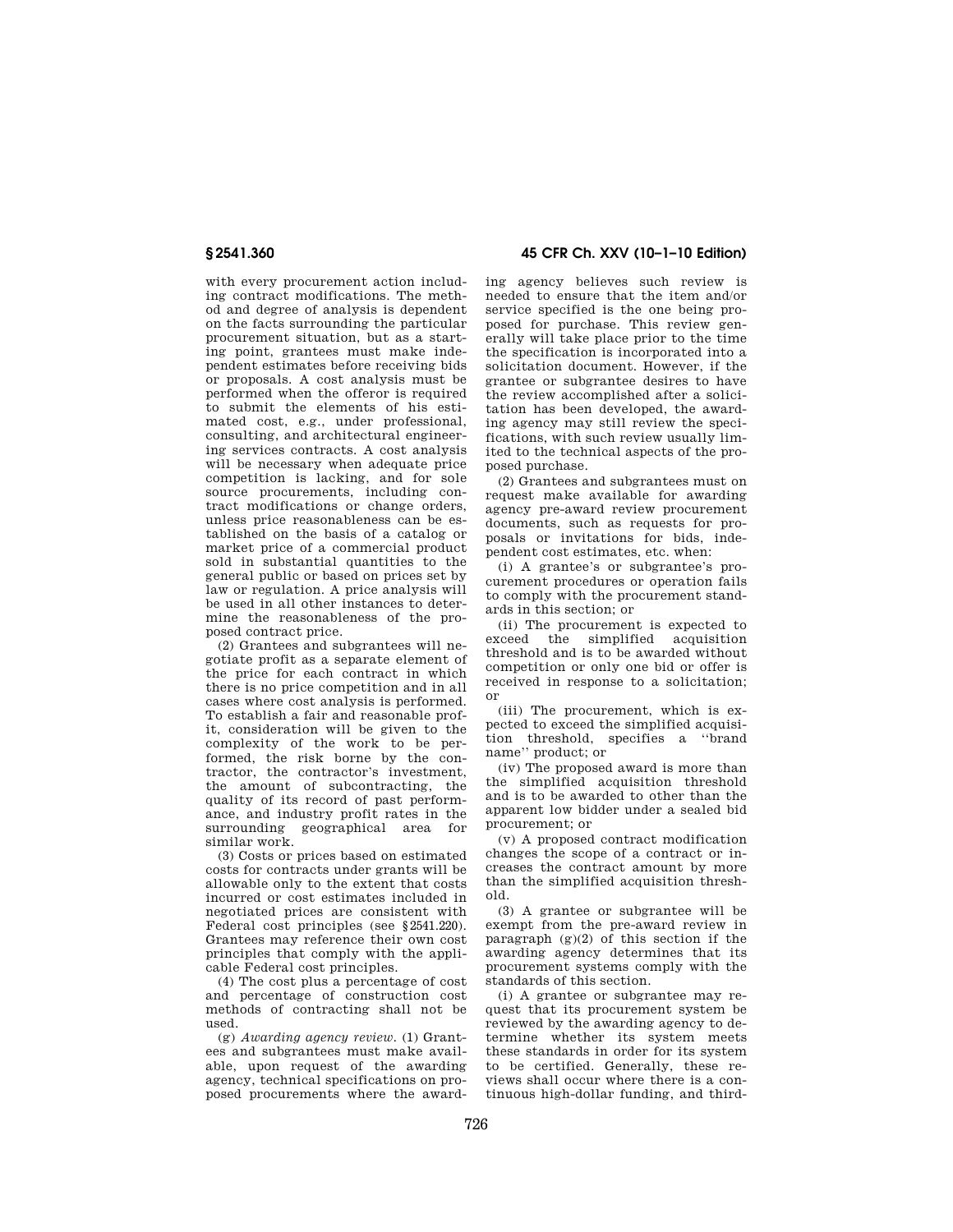## **Corporation for National and Community Service § 2541.360**

party contracts are awarded on a regular basis.

(ii) A grantee or subgrantee may selfcertify its procurement system. Such self-certification shall not limit the awarding agency's right to survey the system. Under a self-certification procedure, awarding agencies may wish to rely on written assurances from the grantee or subgrantee that it is complying with these standards. A grantee or subgrantee will cite specific procedures, regulations, standards, etc., as being in compliance with these requirements and have its system available for review.

(h) *Bonding requirements.* For construction or facility improvement contracts or subcontracts exceeding the simplified acquisition threshold, the awarding agency may accept the bonding policy and requirements of the grantee or subgrantee provided the awarding agency has made a determination that the awarding agency's interest is adequately protected. If such a determination has not been made, the minimum requirements shall be as follows:

(1) *A bid guarantee from each bidder equivalent to five percent of the bid price.*  The ''bid guarantee'' shall consist of a firm commitment such as a bid bond, certified check, or other negotiable instrument accompanying a bid as assurance that the bidder will, upon acceptance of his bid, execute such contractual documents as may be required within the time specified.

(2) *A performance bond on the part of the contractor for 100 percent of the contract price.* A ''performance bond'' is one executed in connection with a contract to secure fulfillment of all the contractor's obligations under such contract.

(3) *A payment bond on the part of the contractor for 100 percent of the contract price.* A ''payment bond'' is one executed in connection with a contract to assure payment as required by law of all persons supplying labor and material in the execution of the work provided for in the contract.

(i) *Contract provisions.* A grantee's and subgrantee's contracts must contain provisions in paragraph (i) of this section. Federal agencies are permitted to require changes, remedies, changed

conditions, access and records retention, suspension of work, and other clauses approved by the Office of Federal Procurement Policy.

(1) Administrative, contractual, or legal remedies in instances where contractors violate or breach contract terms, and provide for such sanctions and penalties as may be appropriate. (Contracts more than the simplified acquisition threshold)

(2) Termination for cause and for convenience by the grantee or subgrantee including the manner by which it will be effected and the basis for settlement. (All contracts in excess of \$10,000)

(3) Compliance with Executive Order 11246 of September 24, 1965, entitled ''Equal Employment Opportunity,'' as amended by Executive Order 11375 of October 13, 1967, and as supplemented in Department of Labor regulations (41 CFR chapter 60). (All construction contracts awarded in excess of \$10,000 by grantees and their contractors or subgrantees)

(4) Compliance with the Copeland ''Anti-Kickback'' Act (18 U.S.C. 874) as supplemented in Department of Labor regulations (29 CFR Part 3). (All contracts and subgrants for construction or repair)

(5) Compliance with the Davis-Bacon Act (40 U.S.C. 276a to 276a–7) as supplemented by Department of Labor regulations (29 CFR Part 5). (Construction contracts in excess of \$2000 awarded by grantees and subgrantees when required by Federal grant program legislation)

(6) Compliance with Sections 103 and 107 of the Contract Work Hours and Safety Standards Act (40 U.S.C. 327–330) as supplemented by Department of Labor regulations (29 CFR Part 5). (Construction contracts awarded by grantees and subgrantees in excess of \$2000, and in excess of \$2500 for other contracts which involve the employment of mechanics or laborers)

(7) Notice of awarding agency requirements and regulations pertaining to reporting.

(8) Notice of awarding agency requirements and regulations pertaining to patent rights with respect to any discovery or invention which arises or